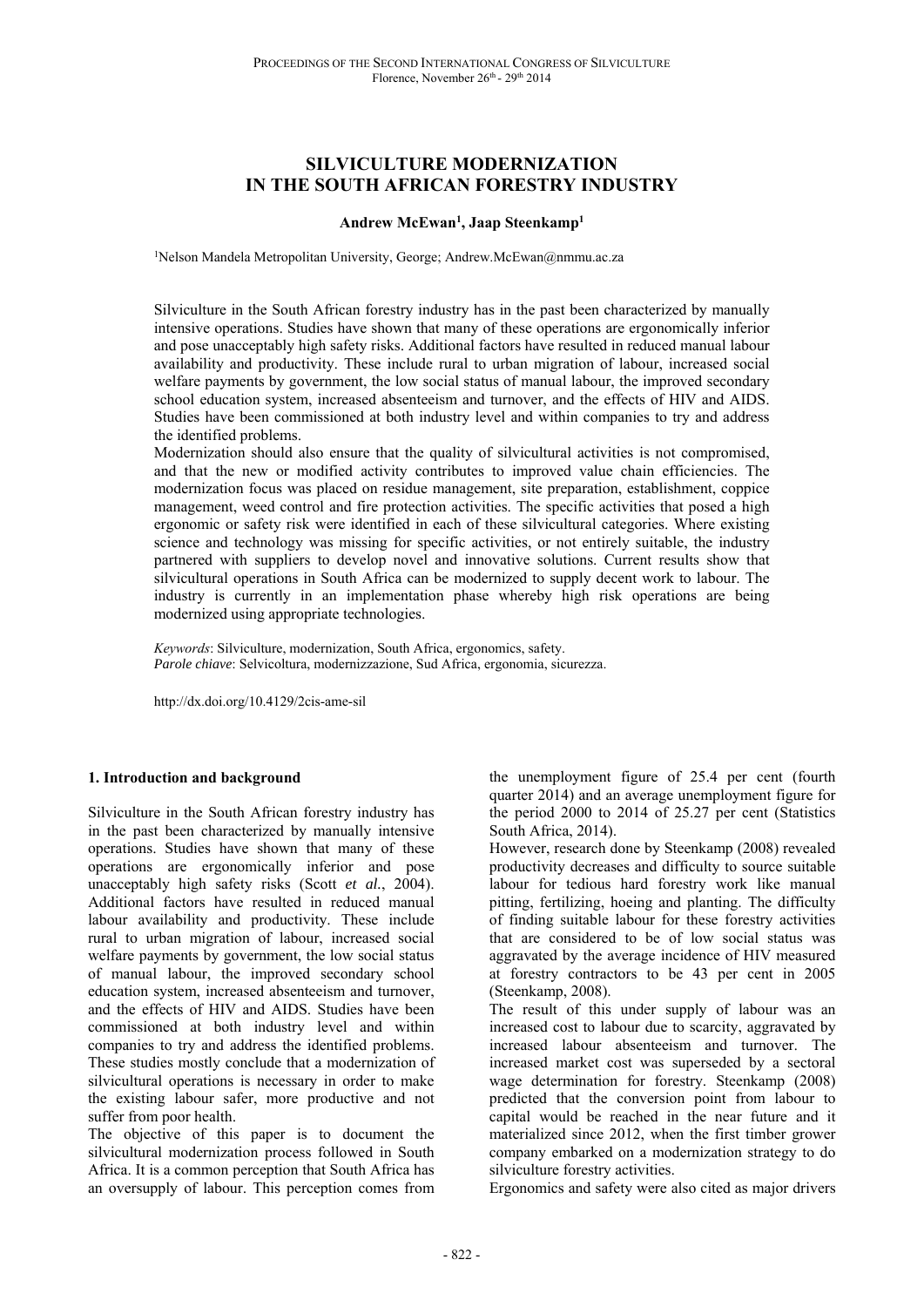for modernization. The ageing population of forestry workers and employment competition from especially the mining sector were also cited as drivers of modernization (Da Costa, personal communication, 2014). As can be viewed in Figure 1, in South Africa there is also a trend that labour is migrating from rural to urban areas to look for decent job opportunities and the prospects of better social circumstances (United Nations Department of Economic and Social Affairs, 2014). A significant increase in social welfare payments, especially in rural areas, has also eroded the number of people actively looking for employment. The number of people receiving a government grant at 31 August 2014 numbered 16 368 403. (South African Social Security Agency, 2014).

The result of the socio-economic environmental changes, the difficulty to source suitable labour for silviculture activities and the expectations from labour unions prompted modernization, and grower companies had to revise their strategies to remain competitive in international markets for timber derived product (Godsmark, personal communication, 2014). To enable grower companies to stay competitive on world markets, it was critical to research what equipment was available and how the process of modernization should be conducted in South Africa to ascertain economic sustainability. The cost of labour versus the cost of the employment of capital is critical in the decision making process of modernization. Increased capital investment causes higher fixed costs for a business and this implies higher financial risk (Brink, personal communication, 2014). Brink (personal communication, 2014) and Da Costa (personal communication, 2014) emphasize the importance of training of users and operators of equipment to ensure the safe, appropriate and productive use of modern equipment and systems to optimize financial viability and reach the goals of modernization.

## **2. The drivers of silviculture modernization**

Even though there are many drivers of silvicultural modernization, only the main drivers are discussed. These are health and safety; social status and education; migration patterns in the South African labour market; HIV and AIDS, productivity, labour turnover and absenteeism; and sectoral wage determination, labour legislation and social grants.

# *2.1 Health and safety*

According to Scott (2009), from an ergonomic point of view, it is not good for the human muscle-skeletal system to do hard work where bending of the back is required. Many activities, such as pitting and planting, require bending over to an extent. These activities also require substantial energy, with Scott *et al.* (2004) indicating that many labourers do not have an adequate nutritional intake for the activity performed. Linked to nutrition, Steenkamp (2008) found that nutrient supplementation improved the productivity of such activities.

The safety of workers is of paramount importance and injuries and fatalities are viewed in a very serious light and as unacceptable. Although the effect of HIV and AIDS on safety was not studied in particular, it is assumed, especially combined with malnutrition that the risk of injury is increased. The number of people employed correlates to the risk attached to the operation. Modernization of silviculture activities reduces the number of people in-field and hence the probability of injury.

# *2.2 Social status (esteem) and education*

Social status is a very important contributing factor to the un-willingness of people to be involved in the strenuous silviculture activities (Steenkamp, 2008). Job level and type of job (activity) is narrowly linked to social status and the empowerment of the person. People with a Grade 12 qualification are in most instances not prepared to do hard manual labour, but would seek employment in lower level management jobs and will migrate from rural areas to urban areas in the hope to be employed in a position with higher social status.

### *2.3 Migration patterns in the South African labour market*

According to the United Nations Department of Economic and Social Affairs (2014), the rate of urbanization is increasing. This increase in urbanization is caused by the perception of employment seekers that they will find employment in urban areas and in the mining sector (Da Costa, personal communication, 2014).

### *2.4 HIV and AIDS, productivity, labour turnover and absenteeism*

Steenkamp (2008) correlated HIV and AIDS narrowly with reduced productivity, increased labour turnover and increased absenteeism. The combined effect of these factors leads to decreased safety, increased labour scarcity and increased costs. Improved nutrition was offered as a mitigant, but a more important mitigant that was suggested was an increased level of the employment of capital.

## *2.5 Sectoral wage determination, labour legislation and social grants*

Due to the high levels of unemployment the South African Government established social grants to alleviate poverty and improve the social circumstances of disadvantaged people. The number of grants paid during August 2014 numbered 16 386 403 (South African Social Security Agency, 2014). Some people that are discouraged are not looking actively for employment. It is deducted that these people are satisfied with receiving a grant. People not looking for work are excluded from the unemployment figures.

The minimum forestry wage was R1,428.70 per month during 2012 and increased to R2,229.32 per month in 2013 and to R2,420.41 per month in  $201\overline{4}$  (Godsmark, personal communication, 2014a). The current proposal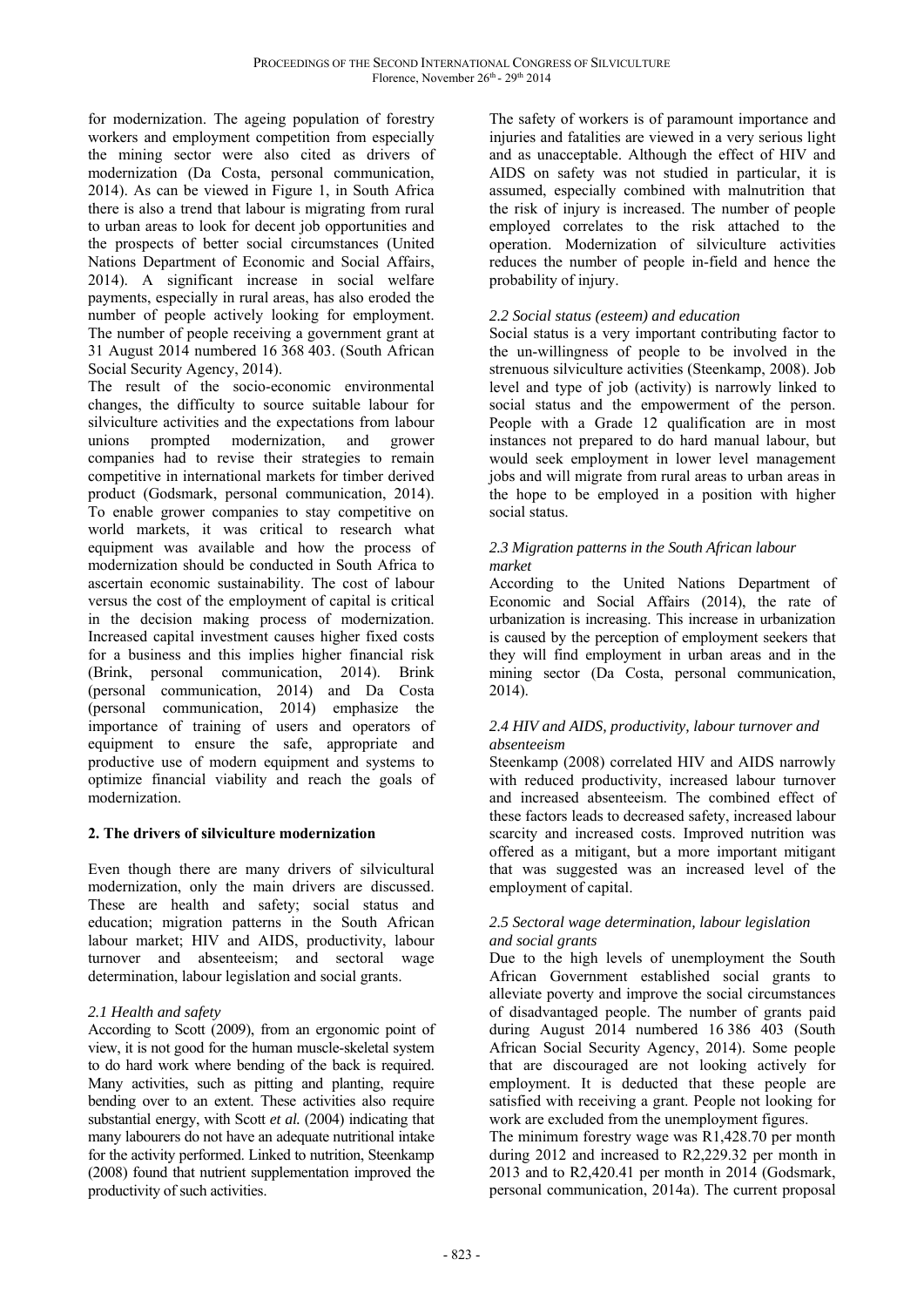by Government is a national minimum wage of approximately R5,400 per month (Godsmark, personal communication, 2014b). Forestry South Africa stated in a communique to members that it is expected that such an increase in wages will further increase the differential cost between labour and capital and will hence accelerate the employment of capital (Godsmark, personal communication, 2014b).

## **3. Silviculture modernization and equipment**

Modernization should also ensure that the quality of silvicultural activities is not compromised, and that the new or modified activity contributes to improved value chain efficiencies. Due to high unemployment in South Africa, modernization does not necessarily refer to mechanisation, although mechanisation was not excluded as an option. The specific activities that posed a high ergonomic or safety risk were identified in each of these silvicultural categories. As a result, the modernization focus was placed on residue management, site preparation, establishment, coppice management, weed control and fire protection activities. An international benchmarking of plantation silviculture operations, and agricultural operations, took place to identify existing and/or innovative science and technology that could be used within the industry to mitigate the identified high risk activities. Where existing science and technology was missing for specific activities, or not entirely suitable, the industry partnered with suppliers to develop novel and innovative solutions. Much of the information sourced for this article is derived from personal communication with those experts currently involved in the modernization processes in various companies. Little published information is currently available.

This drive to increase silviculture modernization and mechanization has resulted in existing techniques (both national and international) and new innovative techniques for operations being identified, tested and implemented. Examples of these are discussed below.

#### *3.1 Fire management*

Modern methods to employ for fire management include discing with an agriculture tractor where site conditions allow. This makes combustible materials mix with soil and hence reduces combustible fuel load. Another method is sweeping away of combustible materials with skid-steer attachments to create temporary fire belts, mainly in emergency situations. Stump cutting attachments allow for access to compartments. A further development is extreme offroad carriers for firefighting purposes on steep terrain. (Da Costa, personal communication, 2014).

## *3.2 De-stumping*

De-stumping is required for access to compartments. This process is enhanced if mulching is used, as the fuel load is modified to a less combustible composition and stumps are cut to be level with the ground, allowing access to vehicles and equipment for silviculture and protection operations. The current

experience is that mulching is costly due to the very high energy input required. The cost is aggravated when the soil contains rock and damages the mulching tips (Da Costa, personal communication, 2014). Mulchers require highly skilled operators to be productive with high utilization and cost effectiveness. According to McMaster (personal communication, 2014), it is preferred to cut *Eucalyptus* stumps below ground level to reduce their coppicing ability. A stump cutter that cuts stumps of up to 600mm in diameter is currently being tested. From observing the activity, the process seems to be slow and it may take up to one minute to cut a single stump. The slow functioning of the stump cutter results in high costs for stump cutting. A Marshall Tree Saw is being employed by a grower company and test results are promising for cutting stumps at ground level or just below ground level (Da Costa, personal communication, 2014).

## *3.3 Pitting and planting*

Various pitting equipment was tested from 2010 onwards. The equipment varied from chainsaw engine driven augers to compact excavator based rotating pitting heads. The motor-manual machines like the small engine driven hand held augers, seen in Figure 2, and tractor driven, person controlled machines, still pose significant safety risk, even if improvements are made, such as the ergonomic improvements to the hand held auger shown in Figure 3. There is also little or no control regarding the quality of pits and the number of pits completed per time period.

The compact excavator based units, shown in Figure 4, are fitted with a Process Logic Control computer system. The system counts completed pits (350mm diameter and 350mm deep), records the entire shift performance and GPS position of every pit. This information is sent automatically via e-mail to designated e-mail addresses at pre-set intervals. The recording of the management information serves as a management control over the activity and it enables the compiling of three dimensional maps of the completed area. (Steenkamp, personal communication, 2014). The consistent quality of the pits is viewed as an advantage to achieve more uniform stands and earlier canopy closure. The compact excavator pits are suitable for semi-mechanized planting as opposed to the motormanual pits that are invariably not suitable for semimechanized planting due to variations in pit size, as there is no control over the quality of the planting pit (Viero, personal communication, 2014).

Semi-mechanized planting equipment comprises a trailer drawn by an agriculture tractor. The typical configuration on a planting trailer includes two water or hydro-gel tanks with pneumatic activation, feeding a boom carrying up to six manual or pneumatically operated planting tubes. The person at each planting tube is responsible for spading the planting tube into the prepared pit, putting the seedling into the tube and activating the water or gel depositing. The depth of planting cannot be controlled well and hence seedlings of 350mm long are recommended for planting when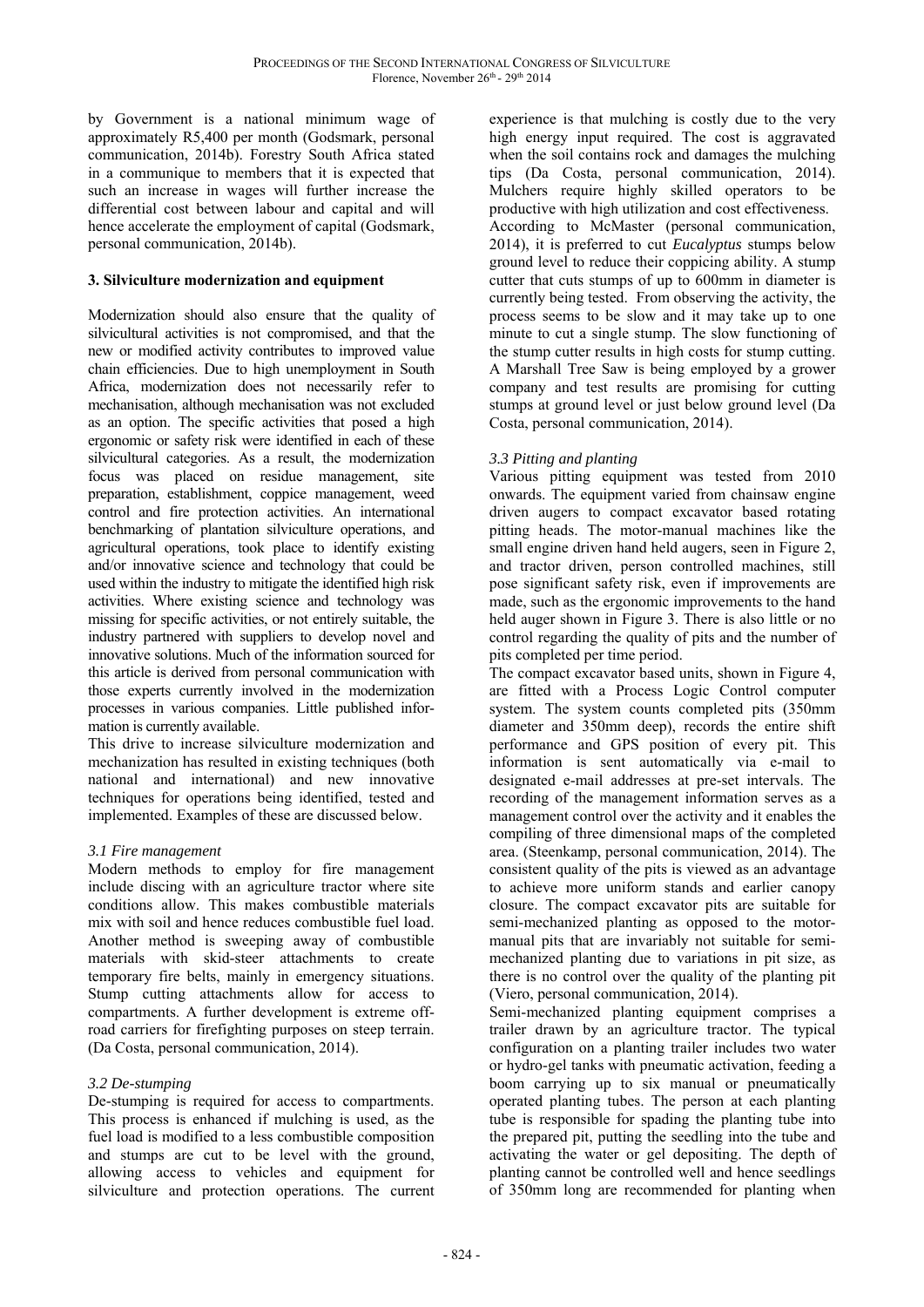using a semi-mechanized planting unit (Viero, personal communication, 2014).

#### *3.4 Fertilizer application*

It is common practice in South Africa to fertilize *Eucalyptus* at the time of planting or within a few weeks after planting. Fertilizing is a labour intensive practice, but important for yield enhancement, and therefore it is important to execute the activity with precision. The premodernization process entailed the use of a stick to prod a hole on opposite sides of the seedling, approximately 150mm from the seedling, and to fill these holes with a specific quantity of fertilizer by cutting a tin or plastic container to the size for the required amount of fertilizer. The changes through the process of modernization were to a back-pack, carried by a person, but with a depositor with a scissors action to discharge a fixed quantity of fertilizer. The back pack applicators lack the ability to discharge the desired quantity of fertilizer and also can result in the operators not being accurate in the application of fertilizer.

The result of this is a loss in growth and yield. The latest trend is to combine fertilizer with the pitting



Figure 1. Urbanisation in South Africa (United Nations Department of Economic and Social Affairs, 2014).

process, but then planting needs to be within a very short time period after pitting to ensure good utilization of the fertilizer.

According to Viero (personal communication, 2014) the ideal is to fertilize the seedlings after their roots have colonized the soil around the seedling. At any earlier stage, a significant quantity of the fertilizer cannot be utilized by the seedling as the root distribution is limited.

### **4. Conclusion**

Current results show that silvicultural operations in South Africa can be modernized to supply decent work to labour.

The industry is currently in an implementation phase whereby high risk operations are being modernized using appropriate technologies. Coupled with the implementation process are the requirements of continual training, multi-skilling of operators, the improvement of supervisors, and a continual focus on new practices to promote the well-being and productivity of silvicultural labour and operators.



Figure 2. Hand held motorised auger.



Figure 3. Hand held motorised auger with improved ergonomic design.



Figure 4. Modern mechanised pitting with mini excavator.